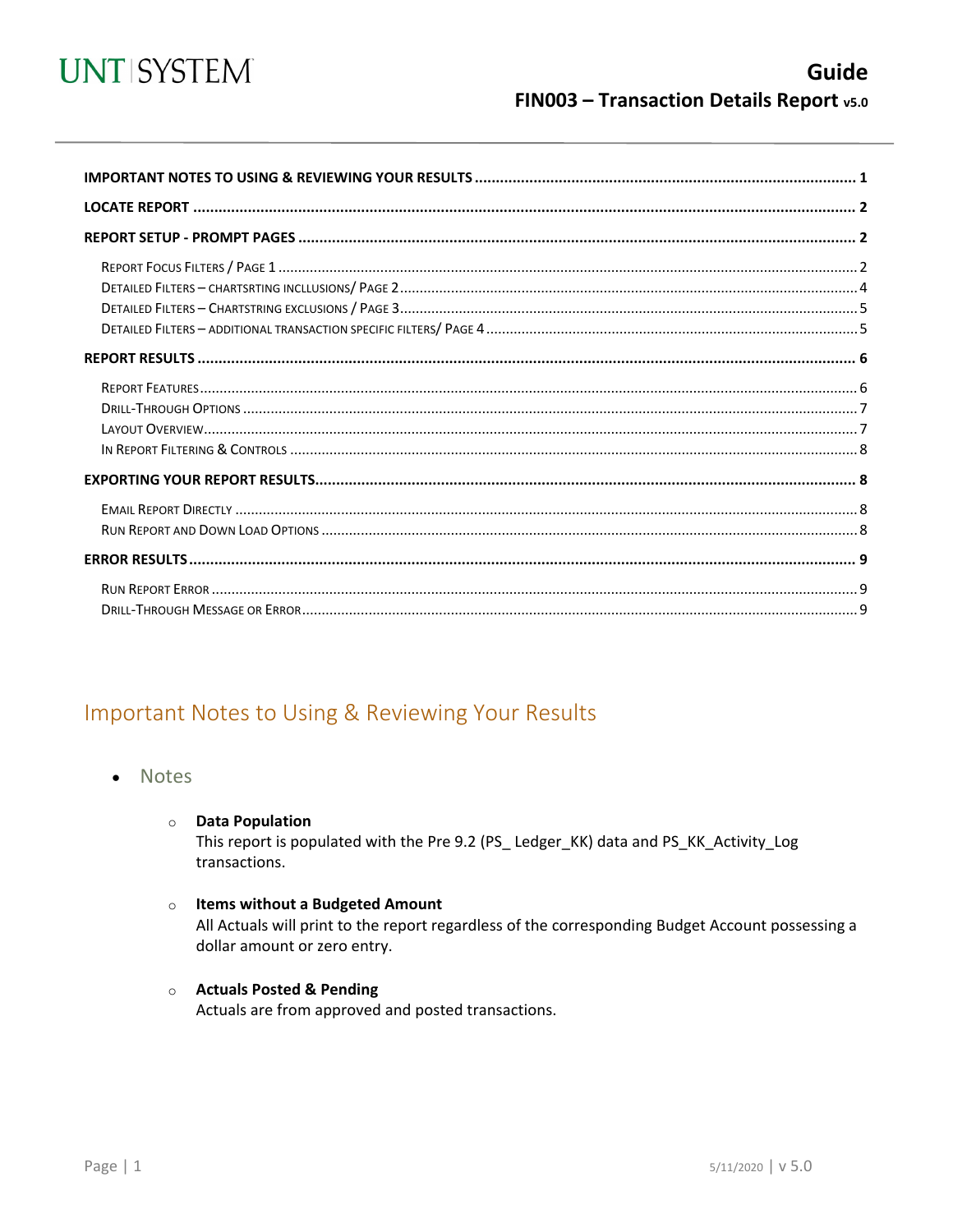## Locate Report

- 1. From the Budget & Planning **[Reporting Page](https://finance.untsystem.edu/reporting)**, locate "Transaction Details"
- 2. **Login** to IBM Cognos to run the report.

# Report Setup- Prompt Pages

## Report Setup - Prompt Pages

All initial **Landing Pages** for reports on the Cognos System will appear

similar in format. You will have a set of filtering choices based on the source's available data.

### REPORT FOCUS FILTERS / PAGE 1

1. Select your parameter choices. (Only the Viewing Selection of Zero Values is required).

|                                  | WICRS BRITISHIR COURSE 15 B.117                                                                                                                    |
|----------------------------------|----------------------------------------------------------------------------------------------------------------------------------------------------|
|                                  | <b>Please Select Parameters Below:</b>                                                                                                             |
| <b>Business Unit</b>             | <b>K.B.GINESS, LINET</b><br>τ                                                                                                                      |
| <b>Department</b><br>or Manager  | Keywords:<br>Type one or more keywords separated by spaces.                                                                                        |
|                                  | Searchill<br>Details                                                                                                                               |
|                                  | Researcher<br>Chesicatt<br>$1$ rvanskt                                                                                                             |
|                                  | · Flashvich                                                                                                                                        |
|                                  |                                                                                                                                                    |
|                                  | <b>SENSIAL CHARGERS</b><br><b>SENEAR DEMARAT</b>                                                                                                   |
| Department                       | Department Tree Cascading Prompts<br>Expandable Department Tree<br>Select and Search Departments (only II's and C's)<br>Enlert Department by Level |
| <b>Tree Selection</b><br>Options | <b>Chicagonal</b>                                                                                                                                  |
| Probect<br><b>ID/Description</b> | <b>Keywords:</b>                                                                                                                                   |
| or Manager<br>Name               | Type one or more keywords separated by spaces.<br>Searchild                                                                                        |
|                                  | Details <sup>1</sup><br>Resealts:<br>Chusican                                                                                                      |
|                                  | $1111111144$<br>* Remove                                                                                                                           |
|                                  |                                                                                                                                                    |
|                                  |                                                                                                                                                    |
| Account Type                     | <b>Delett all Desertain all</b><br><b>SERIES GROUND AT</b><br><b>P Expense</b>                                                                     |
|                                  | Datestial Department                                                                                                                               |
|                                  | <b>D Budgetary<br/>D Non-Budgetary<br/>P Non-Sponsored Projects<br/>P Sponsored Projects</b>                                                       |
| <b>KK Group</b>                  | Scart at Databat at                                                                                                                                |
| Ledger                           |                                                                                                                                                    |
|                                  | September (1)                                                                                                                                      |
|                                  | October (2)<br>November (2)<br>December (2)                                                                                                        |
| ** Accounting<br>Persod          | Tenuary (5)<br>Tehruary (5)<br>March (7)<br>May (9)<br>May (9)<br>Tune (10)                                                                        |
|                                  |                                                                                                                                                    |
|                                  | Select al Desalezt al                                                                                                                              |
| Thiru<br>Accounting              |                                                                                                                                                    |
| Period                           |                                                                                                                                                    |
| Transaction<br>Type              | Amount Type<br>÷                                                                                                                                   |
| Viewing                          | Zero Values : 00 Nrt don citatic that sun to peo-<br>٠                                                                                             |
| Selections                       | Sort Order Time Stony<br>τ                                                                                                                         |
| First This<br>Arnount            |                                                                                                                                                    |
| <b>Budget Period</b>             | (Does not impact Properts)<br><b>Tanzis</b>                                                                                                        |
|                                  |                                                                                                                                                    |

| <b>Budget Period</b> | The budget year automatically fills with the current operating<br>year and you may override if you prefer by typing in the box.                                                                                                                                                                                                                                                                                                                                                                                                                                      |
|----------------------|----------------------------------------------------------------------------------------------------------------------------------------------------------------------------------------------------------------------------------------------------------------------------------------------------------------------------------------------------------------------------------------------------------------------------------------------------------------------------------------------------------------------------------------------------------------------|
| <b>Business Unit</b> | Default will pull "All Units" or you may use the Dropdown to<br>select one particular unit by which to filter the report.                                                                                                                                                                                                                                                                                                                                                                                                                                            |
| Department Manager   | You can Search by either the DeptID, Dept Descriptions or if<br>you know the manager, you may type here and search. For<br>further search features, click the Options Link to expand<br>additional search methods. Your results appear in the left box.<br>Highlight any or all results and click the Insert Button to<br>include as your filter choice here.<br>*Notes: CTRL + Click to choose more than one.<br>If you need to view several departments and have a numbered list,<br>you can use the department selection on the Detailed Filters/Page 2<br>below. |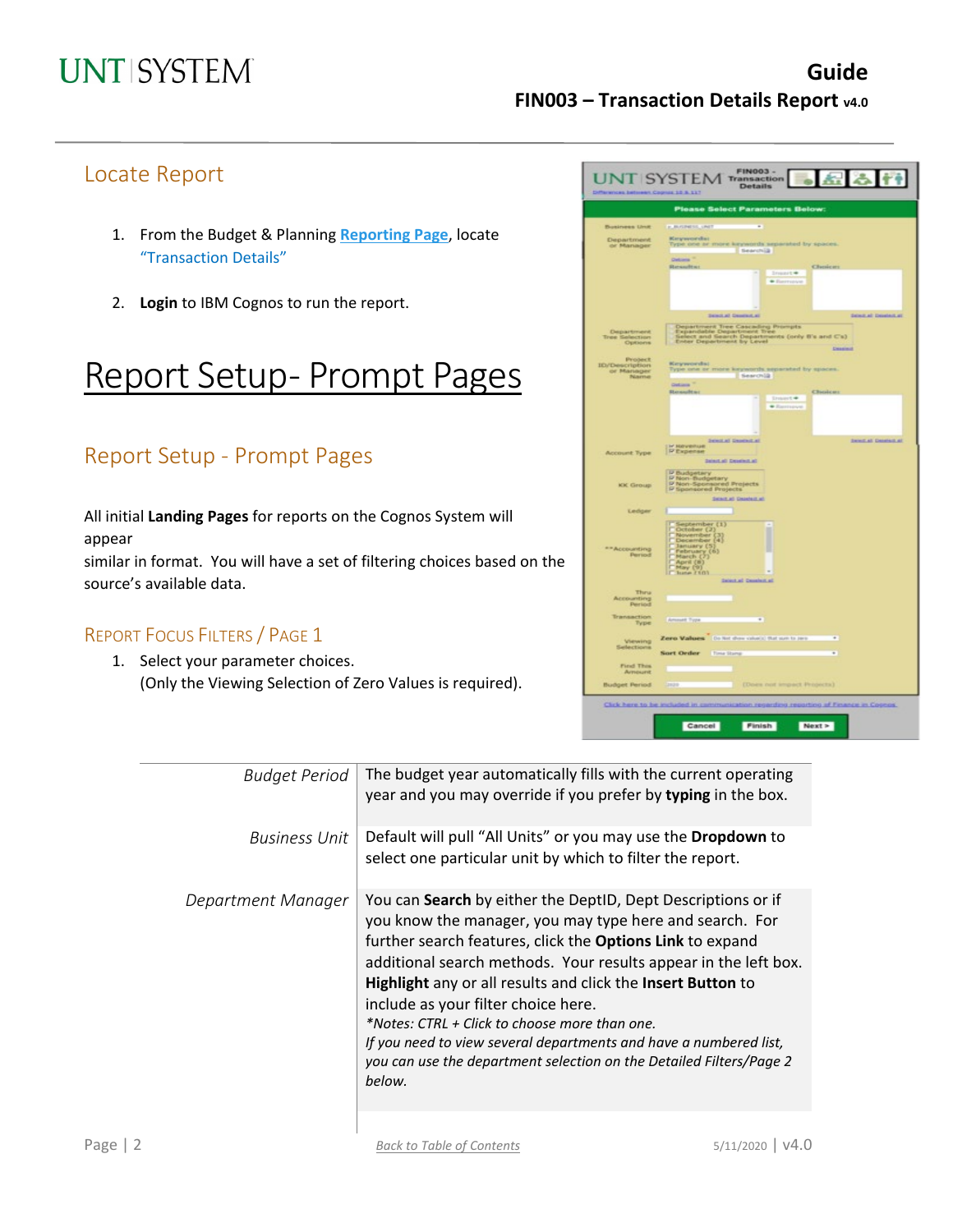## **UNT SYSTEM**

| Department Tree               | You can select a department tree option that meets your<br>needs.                                                                                                                                                                                                                                         |
|-------------------------------|-----------------------------------------------------------------------------------------------------------------------------------------------------------------------------------------------------------------------------------------------------------------------------------------------------------|
| Project ID                    | You can Search by either the Project ID, Project Descriptions<br>or if you know the manager, you may type here and search.<br>For further search features, click the Options Link to expand<br>additional search methods. Your results appear in the left box                                             |
|                               | Highlight any or all results and click the Insert Button to<br>include as your filter choice here.<br>*Notes: CTRL + Click to choose more than one.<br>If you need to view several departments and have a numbered list,<br>you can use the department selection on the Detailed Filters/Page 2<br>below. |
| Account Type                  | Default is set to pull both account types. You do not need to<br>click "Select All" to do so. Otherwise, choose to limit the<br>report results to Revenue or Expense by unchecking the<br>appropriate box not needed.                                                                                     |
| <b>KK</b> Group               | Default for this report is set to Budgetary, Non-Budgetary,<br>Non-Sponsored Projects and Sponsored Projects. Otherwise,<br>choose to limit your selection by unchecking the appropriate<br>boxes not needed to focus and limit viewing results.                                                          |
| Ledger                        | If you know a particular Ledger you would like to filter by,<br>enter here.                                                                                                                                                                                                                               |
| <b>Accounting Period</b>      | Selecting none will give you all available periods. Otherwise,<br>use the Check Box to select individual periods.                                                                                                                                                                                         |
| <b>Thru Accounting Period</b> | This will allow data retrieval thru a particular period entered                                                                                                                                                                                                                                           |
|                               | Transaction Type   The Dropdown allows for filtering by a single Amount Type.                                                                                                                                                                                                                             |
| <b>Viewing Selections</b>     | The Zero Values Dropdown will limit the view to only<br>displaying items where the net of you above filtered selections<br>equal zero.                                                                                                                                                                    |
|                               | The Detail Level Dropdown will display the final output in<br>either an abbreviated version, or in the full version including<br>descriptor fields and additional information about the lines.                                                                                                            |
|                               | The Sort Order Dropdown controls the overall view output.<br>This can be changed again once within the report.                                                                                                                                                                                            |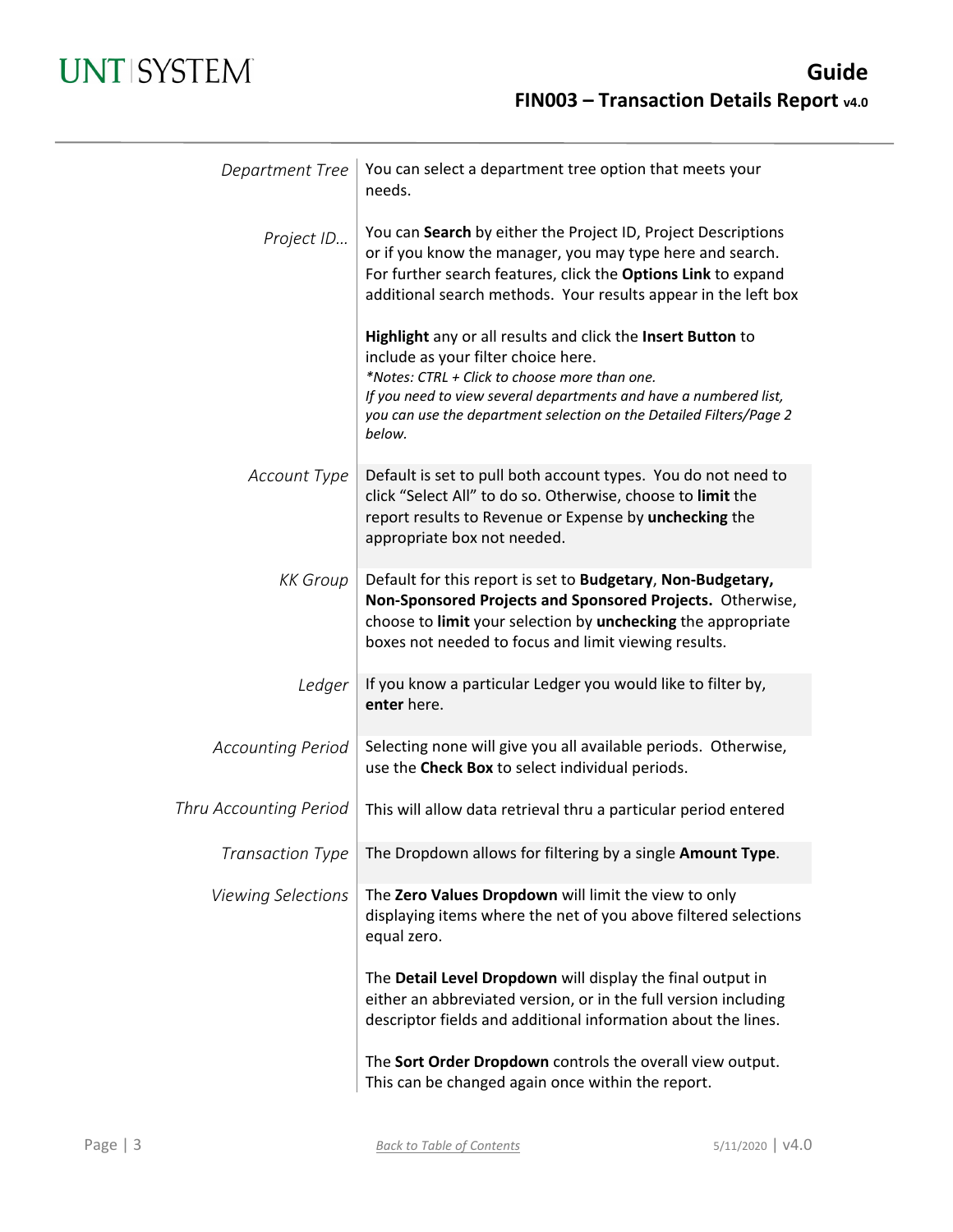2. If you are satisfied with your choices and do not need to engage Detailed Filters, click the **Finish Button.** Otherwise, to run by other FoaPs elements, click the **Next Button.**

### DETAILED FILTERS – CHARTSTRING INCLUSIONS / PAGE 2

3. Select your parameter choices.

*Remember that prompts filter your data. By entering values into the prompts you narrow the result sets. Start off by casting a wide net by only using one prompt. You can always rerun the report with additional prompt to narrow the results as needed.*

| <b>Fund Category</b> | You can either enter a Fund Cat within this box or paste.<br>Several numbers may be entered here but each one must be<br>on its own line to filter correctly. When you are ready, click<br>the Insert Button. All items you have typed/pasted in to the<br>box will move to the Choices Box.               |
|----------------------|------------------------------------------------------------------------------------------------------------------------------------------------------------------------------------------------------------------------------------------------------------------------------------------------------------|
| Fund                 | If you know a particular Fund you would like to filter by,<br>enter here.                                                                                                                                                                                                                                  |
| Function             | If you know a particular Function you would like to filter by,<br>enter here.                                                                                                                                                                                                                              |
| Department           | If you chose Department(s) on the first page, they will<br>automatically appear here. You can type or paste multiple<br>choices additionally within the Right Box to insert additional<br>or from a list. When you are ready be sure to click the Insert<br>Button to add your entries to the Choices Box. |
| Account              | If you know a particular Account you would like to filter by,<br>enter here.                                                                                                                                                                                                                               |
| Project              | If you chose Project(s) on the first page, they will<br>automatically appear here. You can type or paste multiple<br>choices additionally within the Right Box to insert additional<br>or from a list. When you are ready be sure to click the Insert<br>Button to add your entries to the Choices Box.    |
| PC Business Unit     | Available PCBUs are displayed in the dropdown. If you know<br>a particular PC Business Unit you would like to filter by,<br>select it here. If using a PCBU, only one may be filtered for<br>at a time.                                                                                                    |
| Activity             | If you know a particular Activity you would like to filter by,<br>enter here.                                                                                                                                                                                                                              |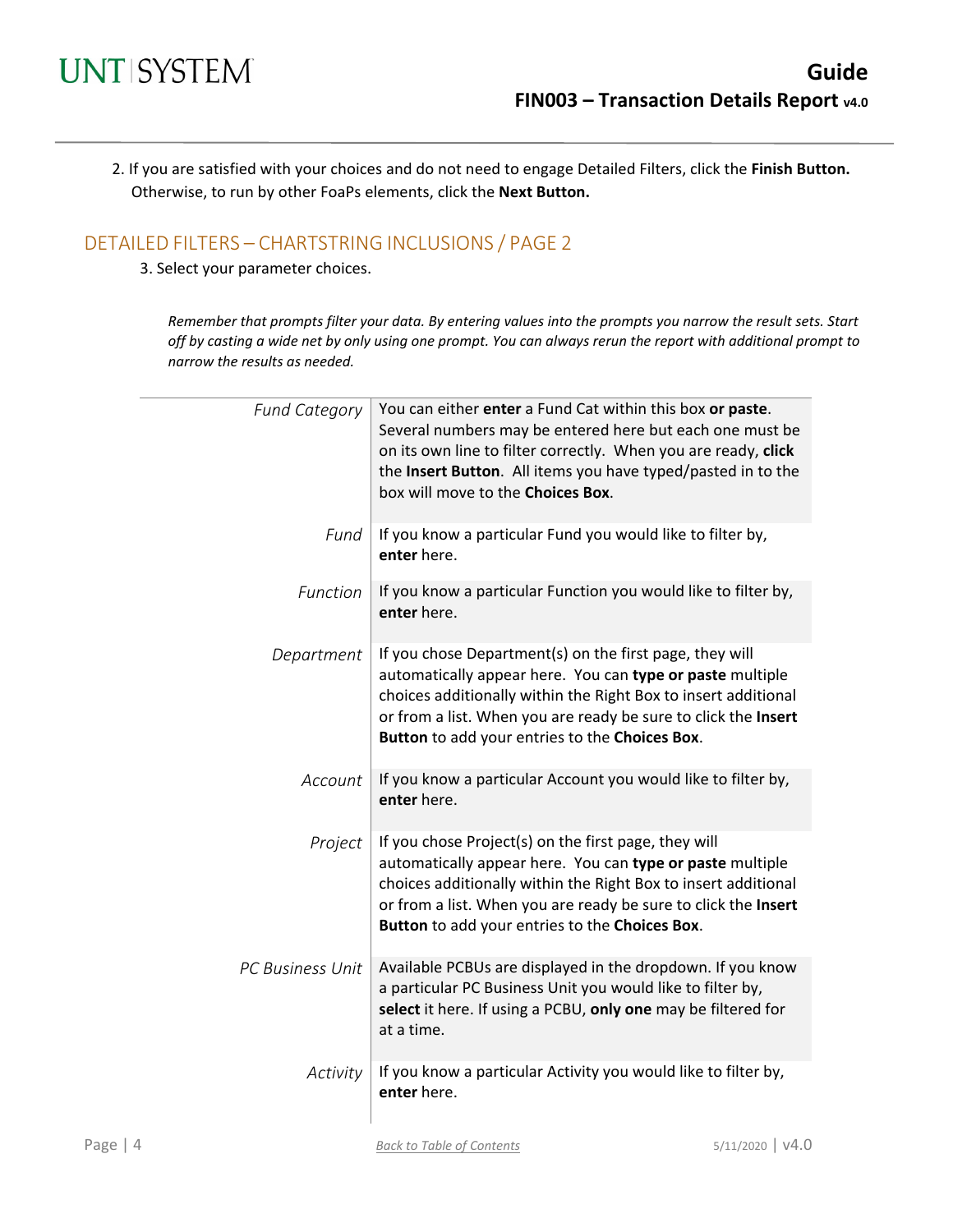| Program | If you know a particular Program you would like to filter by,<br>enter here. |
|---------|------------------------------------------------------------------------------|
| Purpose | If you know a particular Purpose you would like to filter by,<br>enter here. |
| Site    | If you know a particular Site you would like to filter by, enter<br>here.    |

4. If you are satisfied with your choices and do not need to engage FOAPs exclusion Filters, click the **Finish Button**. Otherwise, to run by excluding particular FoaPs elements, click the **Next Button**.

### DETAILED FILTERS – CHARTSTRING EXCLUSIONS / PAGE 3

 $\overline{1}$ 

5. Select your parameter choices.

*Remember that prompts filter your data. By entering values into the prompts you narrow the result sets. Start off by casting a wide net by only using one prompt. You can always rerun the report with additional prompt to narrow the results as needed.*

> *Et al....* The strings listed here mirror the Inclusions descriptions listed for the previous page.

6. When you are satisfied with your choices, **click** the **Finish Button** to run the report. *\*If you need to make changes or want to check your filters, you can click the Back Button at any time to review and click the Finish Button from any point without having to re-enter your information.*

## Detailed Filters – Additional Transaction Specific Filters / Page 4

*7.* Select your parameter choices.

*Remember that prompts filter your data. By entering values into the prompts you narrow the result sets. Start off by casting a wide net by only using one prompt. You can always rerun the report with additional prompt to narrow the results as needed*

| Wildcard Prompts | $\mid$ The following prompts will return items "like" the text<br>entered here. (Requisition/Purchase<br>Order/Voucher/Invoice/Journal ID/Journal Line<br>Reference/Journal Line Description. |
|------------------|-----------------------------------------------------------------------------------------------------------------------------------------------------------------------------------------------|
|                  |                                                                                                                                                                                               |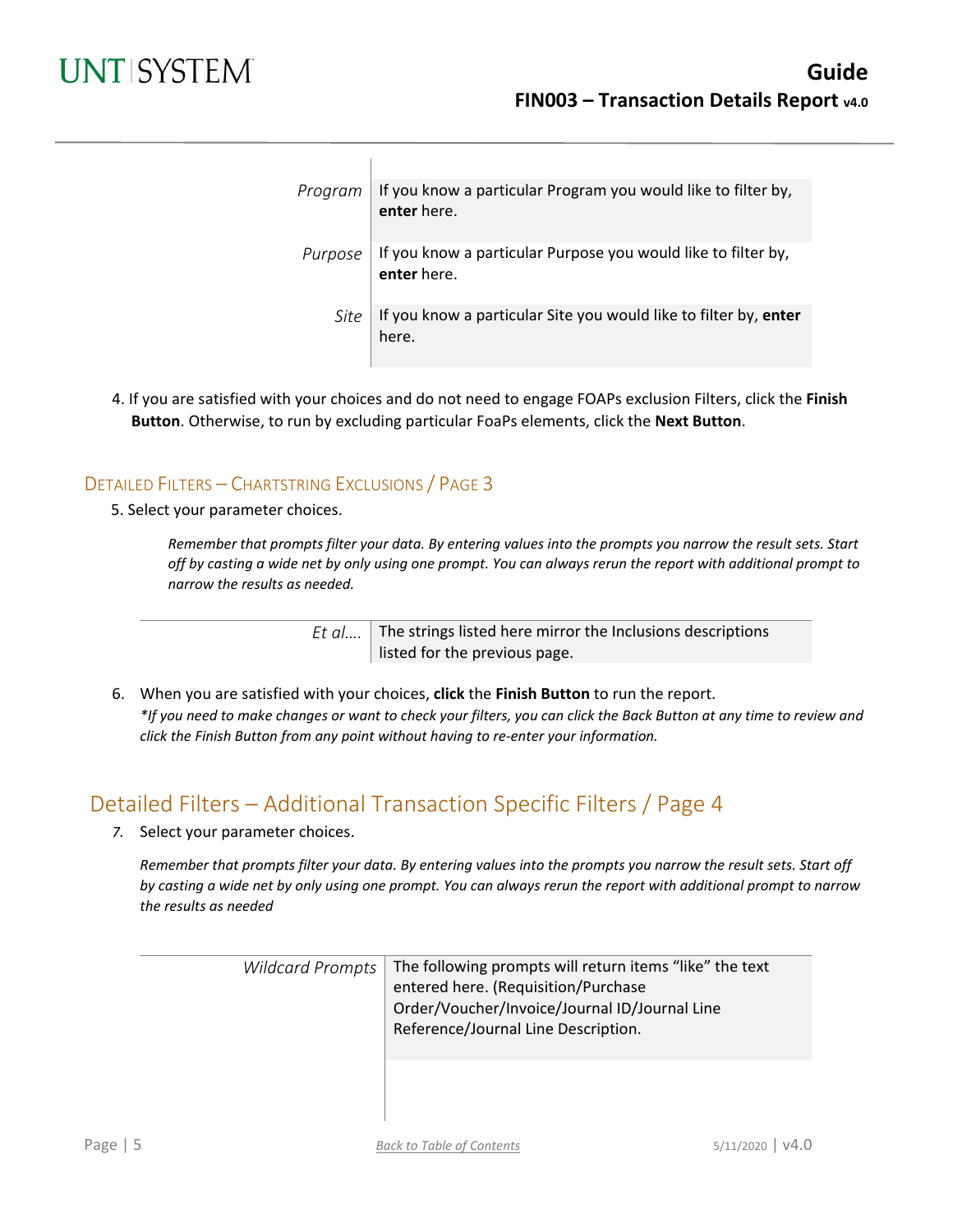*Vendor* | You can **Search** by either the Vendor ID or Vendor Name. For further search features, click the **Options Link** to expand additional search methods. Your results appear in the left box. **Highlight** any or all results and click the **Insert Button** to include as your filter choice here. *\*Notes: CTRL + Click to choose more than one. If you need to view several departments and have a numbered list, you can use the department selection on the Detailed Filters/Page 2 below.*

# Report Results

## Report Results

### REPORT FEATURES

- 3. Results are grouped only by **Business Unit**.
- 4. Views:

In the **Detailed View** the Transaction Details will list out with the corresponding Chartstring Descriptions and Employee Email where applicable. The **Condensed View** drops the extra fields for a focused view of strings and pertinent information associated with the string.

5. The Viewing Dropdowns at the top will automatically repopulate the report.

|                                      | Sart Order: Accounting Period |                                                 | $\overline{\mathbf{w}}$ | Sheer/Iltrin Zara Velass: " Do not should that sun to send of Deball Legal   Cabdiat Valury/In Cases & Addition/ 34s for |                           |                                     |     |                                               |      |                                                         |                            |                                    |                          |                                                  |  |        |               |                |               |
|--------------------------------------|-------------------------------|-------------------------------------------------|-------------------------|--------------------------------------------------------------------------------------------------------------------------|---------------------------|-------------------------------------|-----|-----------------------------------------------|------|---------------------------------------------------------|----------------------------|------------------------------------|--------------------------|--------------------------------------------------|--|--------|---------------|----------------|---------------|
|                                      | Kanangan Hold: NT 752         |                                                 |                         |                                                                                                                          |                           |                                     |     |                                               |      |                                                         |                            |                                    |                          |                                                  |  |        |               |                |               |
| Need Boles Apr<br>Yaar Pariod Period |                               | Arrest D.<br>Level                              | April 1                 | Account Deser                                                                                                            | Announce Deat<br>Type     | Destartment Ford Fund Cat<br>Deary. | Cab | Cancer                                        | Fund | Fural Deser Perchiam Personal                           | Darve                      | Douglass Program Purcess.<br>Denve | <b>Глатрови</b><br>Denve | tion. She Deary. PCPU Project. Droppt. Activity. |  | Darey. | <b>Bulest</b> | <b>Artists</b> | <b>Tinuts</b> |
| 2019 2019                            |                               | D\$331<br>Communication<br>a unition.           |                         | \$2403 Ltibles Electric                                                                                                  | Expense 163000 AuxBary    | Services<br>Com                     |     | 202 Doskingt of<br>Channel is to<br>General   |      | 005000 Doportmontal 500<br>Distributory                 | Stadont<br>Services        |                                    |                          | 1201 Kappa<br>Karma<br>Garnma<br>House.          |  |        | 0.09          | 1.673.20       |               |
| 2019 2010 0                          |                               | D\$111<br>Communication<br><b>S. Utilizer</b>   |                         | \$2405 Ltillion Water                                                                                                    | Expense 163000 AuxBary    | Services<br>Corp.                   | 202 | Designated<br>Counting<br>Germand             |      | 885000 Doportmontal 500<br>Derretennen                  | Stadont<br>Services        |                                    |                          | 1281 Kappa<br>Kanna<br>Garnma<br><b>House</b>    |  |        | 0.09          | 265.02         |               |
| 2010 2010 0                          |                               | DE331<br>Communication<br><b>S. Utilizer</b>    |                         | \$2411 USErs Wet Dead - Superso 162000 AuxSary<br>han-Haz                                                                |                           | Seniore-<br>Corp.                   |     | Contabine<br>General                          |      | 202 Designated RESBOD Departmental 500<br>Discretionary | Rhadont<br>Services        |                                    |                          | 1281 Kappa<br>Kappa<br>Germany<br>House:         |  |        | 0.09          | 224.22         |               |
| 2010 2010 0                          |                               | DELLE.<br>Communication<br><b>S. Utilizer</b>   |                         | \$2403 Ltibles Herric                                                                                                    | Superso 163000 AuxSays    | Rendore<br>Gm                       |     | Operating<br>General                          |      | 202 Designated 885000 Departmental 500<br>Discretionary | Steppet<br>Renaisse        |                                    |                          | 1282 FEBAA (6)<br>House.                         |  |        | 0.09          | 1.612.60       |               |
| 2019 2019 9                          |                               | DS111 -<br>Communication<br><b>S. Utilities</b> |                         | 53405 Literac-Water                                                                                                      | Dipense 163000 Auxiliary  | Senate-<br>Gee                      |     | December<br>Owners<br>Groval                  |      | 085003 Departmental 500<br>Detrebonery                  | Student<br><b>Services</b> |                                    |                          | 1202 Pr Drive Phil<br>House.                     |  |        | 0.00          | 238.97         |               |
| 2019 2019 9                          |                               | DVIII -<br>Communication<br>A Utilities         |                         | 53411 18@ins-Sht Doul - Four-on 163000 August<br>han-Haz                                                                 |                           | Seniore-<br>GAN.                    |     | 202 Designated<br>Contribute<br>General       |      | 685903 Departmental 590<br>Discretionary                | Shariard.<br>Services      |                                    |                          | 1202 B Bea thi<br><b>House</b>                   |  |        | 0.00          | 224.22         |               |
| 2010 2010 0                          |                               | DELLE.<br>Communication<br>a unition            |                         | \$2402 LtBlue Heatric                                                                                                    | Superso 162000 AuxSary    | Services<br>Com                     |     | 202 Doğustol<br>Counting<br>General           |      | 885000 Dogat montal 500<br>Derretinnary                 | Stadent<br>Services        |                                    |                          | 1282 Kassa<br>Dalta.<br><b>House</b>             |  |        | 0.09          | 1.220.15       |               |
| 2039 2019 9                          |                               | D3333 -<br>Communication<br>A Literature        |                         | 52405 LERON Water                                                                                                        | European 163000 Auxiliary | <b>European</b><br>Can.             |     | 202 Designated<br><b>Changling</b><br>General |      | <b>SENSON</b> Departmental N3D<br>Discretionary         | Shadwrd<br><b>Reported</b> |                                    |                          | 12/83 Keppe<br>Disk at<br>House.                 |  |        | 0.09          | 285.95         |               |
| 2019 2019 0                          |                               | D\$3.25<br>Communication<br>a unition           |                         | 53411 USEco Vist Dood - Expense 163000 Auxiliary<br>high-Haz                                                             |                           | Services<br>Com                     |     | 202 Doskingt of<br>Operating-<br>General      |      | 085000 Dopartmental 500<br>Discretionary                | Stadont<br>Gervices        |                                    |                          | 1283 Kappa<br>Delta<br>Mossex                    |  |        | 0.09          | 224.22         |               |
| 2019 2019 9                          |                               | DISSI-                                          |                         | 53403 Ltitles-Denno                                                                                                      | Cinerea 163000 Aristory   |                                     |     |                                               |      | 202 Designered 08/2003 Departmental 530                 | Stations                   |                                    |                          | 1204 Deha                                        |  |        | 0.001         | 1.710.01       |               |

#### **UNT SYSTEM**

| Sent Order - Decounting Reliab |                         |  |              |     |                          |  |                                                                                                          |                   |  | [9] Show/Nide Zero Killees: * Do at show what's that san to are by Doda' Lovely Contract Won w/o Dock | м                 |                    |                            |                                      |                     |                   |                 |                          |                         |                    |                               |
|--------------------------------|-------------------------|--|--------------|-----|--------------------------|--|----------------------------------------------------------------------------------------------------------|-------------------|--|-------------------------------------------------------------------------------------------------------|-------------------|--------------------|----------------------------|--------------------------------------|---------------------|-------------------|-----------------|--------------------------|-------------------------|--------------------|-------------------------------|
| siness Unit: NT752             |                         |  |              |     |                          |  |                                                                                                          |                   |  |                                                                                                       |                   |                    |                            |                                      |                     |                   |                 |                          |                         |                    |                               |
|                                |                         |  |              |     |                          |  | cal Burget, Acit. And D. Acit. Acit. Post, Fund. Fund. Fund Program Purpose, Ste. PCBU Project Activity. |                   |  | Dudget                                                                                                | Actual            | <b>Bigumbrance</b> | fre-<br><b>Brountrance</b> | Journal<br>Line.<br><b>Velection</b> | Erreloved.<br>Mame: | Scuroo<br>S-stem  | Journal D.      | <b>Journal</b><br>Line # | <b>Journal</b><br>Date: | Posted<br>Orto     | Line De                       |
| 2019 2019 0                    | DSI31 \$2403 C          |  |              |     | 163000 202 505000 500    |  |                                                                                                          | 1281              |  | 0.00                                                                                                  | 1.673.20          | 0.00               | 0.00                       |                                      |                     | <b>FAC</b>        | UTL0104425 116  |                          | 5/9/19                  | 9/15/15            | 1003676-0<br>RDF# 1064        |
| 2019 2019 9                    | D5131 53405 E           |  |              |     | 163000 202 885000        |  |                                                                                                          | 5281              |  | 0.00                                                                                                  | 255.02            | 0.00               | 0.00                       |                                      |                     | EAC:              | UTL0304425 117  |                          | 5/9/19                  | 5/15/19            | 190303-V<br>RFF # 1064        |
| 2019 2019 9                    | DS231 52411 E           |  | 163000 20    |     | 555000                   |  |                                                                                                          | 1281              |  | 0.00                                                                                                  | 224.22            | 0.00               | 0.00                       |                                      |                     | EAC               | VTL0104425 118  |                          | 5/9/19                  | 5/15/15            | 1903UTL-V<br>REF# 1064        |
| 2010 2019 0                    | DS131 \$3403            |  | <b>START</b> | 202 | 385000 500               |  |                                                                                                          | 5282              |  | 0.00                                                                                                  | 1,612,60          | 0.00               | 0.00                       |                                      |                     | FAC               | UTL0104425 119  |                          | SPECIE.                 | 5/15/19            | 1903870-8<br>RDF# 1064        |
| 2010 2019                      | 04324                   |  | 163000 202   |     | 885000 500               |  |                                                                                                          | 1282              |  | 0.00                                                                                                  | 238.97            | 0.00               | 0.00                       |                                      |                     | FAC               | UTL0104425 120  |                          | $S/9/19$ .              | S/15/10            | 1903UR-V<br>$0.558 \pm 10.64$ |
| 2019 2019                      | DS331 53411 E           |  |              |     | 163000 202 581000 500    |  |                                                                                                          | 1282              |  | 0.00                                                                                                  | 224.22            | 0.00               | 0.00                       |                                      |                     | FGC.              | UTL010-4425 121 |                          | $5/9/19$ .              | 5/15/19            | 1903UTL-V<br>RUF# 1064        |
| 2019                           | D\$131 \$1401 F         |  |              |     | 163000 202 885000 500    |  |                                                                                                          | 5283              |  | 0.00                                                                                                  | 1.730.15          | 0.00               | 0.00                       |                                      |                     | FAC.              | UTL0104425 122  |                          | 5/0/10                  | \$715/11           | 1003678-9<br>RCT# 1064        |
| 2019 2019 9                    | DS131 53405 E           |  |              |     | 163000 202 585000 500    |  |                                                                                                          | 1283              |  | 0.00                                                                                                  | 256,96            | 0.00               | 0.00                       |                                      |                     | <b>FAC</b>        | UTL0104425 123  |                          | 5/9/19                  | 5/15/19            | 1907878-V<br>RF# 1064         |
| 2019 2019 9                    | DS131 53411 E           |  |              |     | 163000 202 581000 500    |  |                                                                                                          | 3283              |  | 0.00                                                                                                  | 224.22            | 0.00               | 0.00                       |                                      |                     | rar.              | UTL0304425 324  |                          | 5/9/19                  | 5/15/19            | 1903070-V<br>RT# 1061         |
| 2010 2010 0                    | DS131 \$1403 E          |  |              |     | 163000 202 881000 500    |  |                                                                                                          | 1284              |  | 0.00                                                                                                  | 1.710.01          | 0.00               | 0.00                       |                                      |                     | FAC.              | UTL0104425 125  |                          | 5/0/10                  | \$715/10           | 1003UTL-8<br>RIF# 1064        |
| ---------                      | provided the series for |  |              |     | consent one expense com- |  |                                                                                                          | <b>CONTRACTOR</b> |  | <b>CONTRACTOR</b>                                                                                     | <b>CONTRACTOR</b> | and the party      | <b>CONTRACTOR</b>          |                                      |                     | <b>STATISTICS</b> |                 | <b>STATE</b>             | and the Contract.       | and the product of | <b>CONTRACTOR</b>             |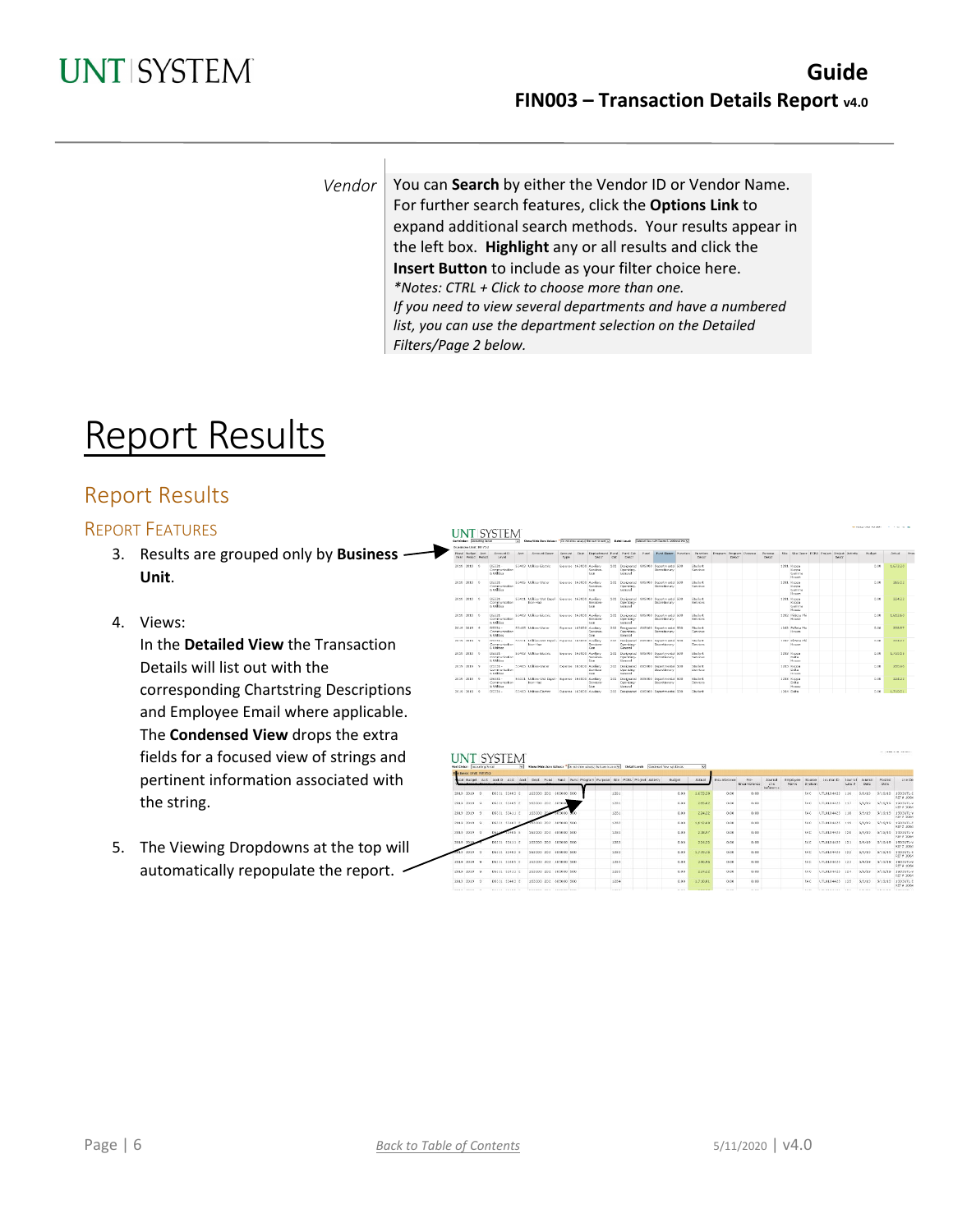## **Guide FIN003 – Transaction Details Report v4.0**



- 6. **Clicking** on Journal IDs that are underlined will drill directly through to the "Payroll Transaction Detail".
	- a. *\*note 1: This is drilling to a report that resides on the old Blackboard Data System.*
	- b. *\*note 2: From the Payroll Transaction Detail report, there are further drill downs by the Employee ID.*
- 7. **Clicking** on any of the underlined IDs within the Requisition / Purchase Order / Voucher will drill to the "ePro Transaction Detail" to view the detailed transactional line(s) that makes up the chosen amount.

# Cognos Report Functionalities

### LAYOUT OVERVIEW

8. Report results are typically displayed in an interactive HTML on screen style.

 Based on your selections, if any, the report will only display results that match your initial filtering choices.

- 9. Reports on screen may combine the Level Number result with the Description for that level in one single column. *(Report results exported to XLS will break these out, see th[e Export XLS directions](#page-8-0) below.)*
- 10. If there is an error in your request or no results can be produced, you get a return message showing the parameters you chose that produced these results. *(See the [Error Results](#page-8-1)  [section](#page-8-1) below for more information or to troubleshoot.)*

| <b>Clear All Selections</b><br>Refresh<br><b>Fund Category Level A:</b><br><b>Fund Category Level B:</b><br>Fund Cat A All<br>۰<br>B40 - Sponsored Projects-Restr<br>A30 - Restricted Expendable<br><b>B40 - Sponsored Projects-Restr</b><br>A30 - Restricted Expendable<br>B40 - Sponsored Projects-Restr<br>/content/folder[@name='University of North Texas System']/folder[@na | en | IBM Cognos Viewer - Fund Category Tree<br><b>UNT SYSTEM</b> | Keep this ver                                 |
|------------------------------------------------------------------------------------------------------------------------------------------------------------------------------------------------------------------------------------------------------------------------------------------------------------------------------------------------------------------------------------|----|-------------------------------------------------------------|-----------------------------------------------|
|                                                                                                                                                                                                                                                                                                                                                                                    |    |                                                             |                                               |
| d                                                                                                                                                                                                                                                                                                                                                                                  |    |                                                             |                                               |
|                                                                                                                                                                                                                                                                                                                                                                                    |    |                                                             |                                               |
|                                                                                                                                                                                                                                                                                                                                                                                    |    |                                                             |                                               |
|                                                                                                                                                                                                                                                                                                                                                                                    |    |                                                             |                                               |
| Jan 10, 2018<br><b>Z Top  <sup>2</sup> Page up <sup>₹</sup> Page down <sup>≥</sup> Bottom</b>                                                                                                                                                                                                                                                                                      |    |                                                             | (FoaPs)Trees']/report[@name='Fune<br>1 of $2$ |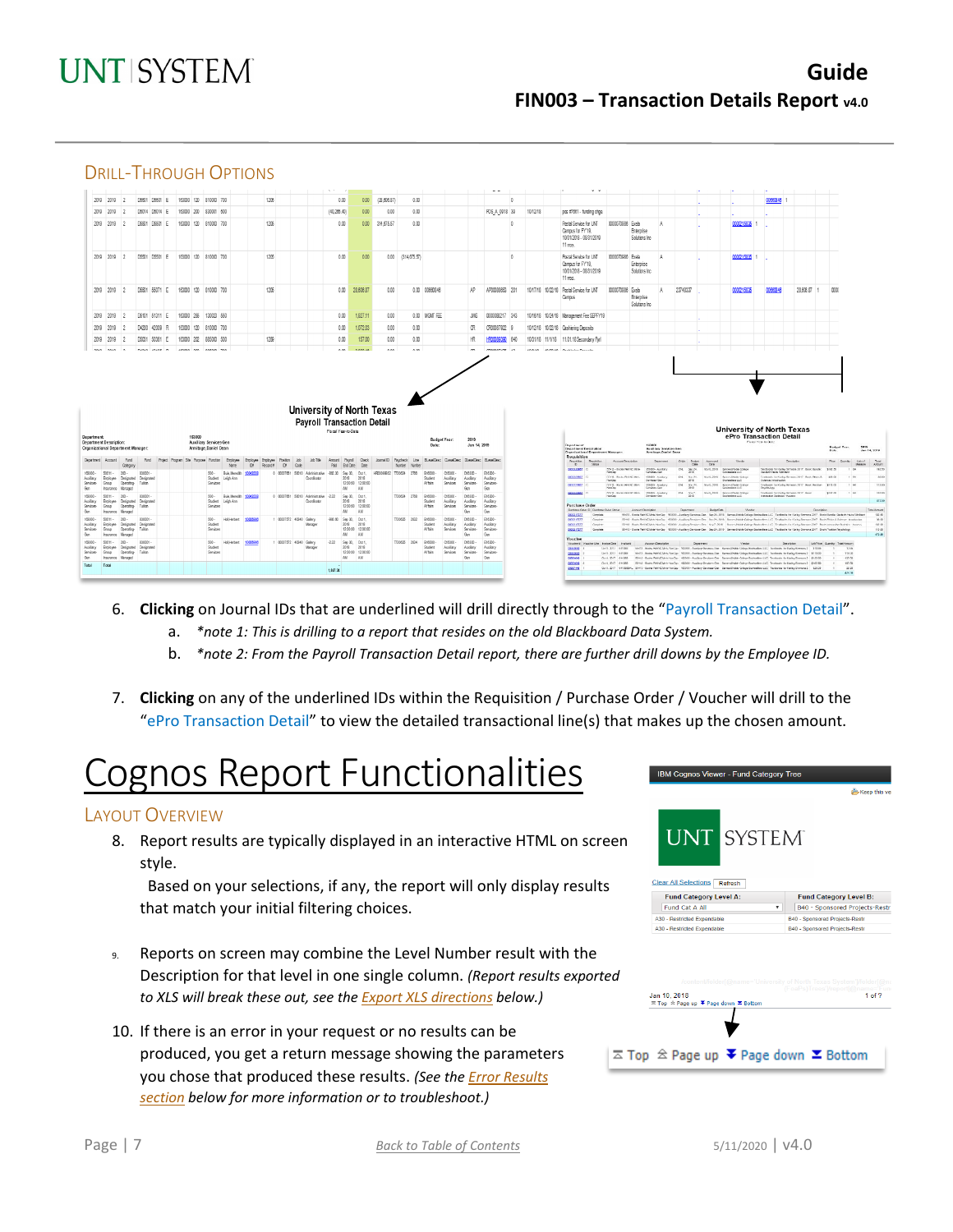- *11.* Use the **"Page Down" Link** at the bottom left to see additional pages (if any).
- *12.* Use the **"Bottom" Link** to skip to the last page of **Applied Parameters** where you can review what your filtering choices were on the initial **Prompt Page** selections. Use the **"Top" Link** then to return to your first page.

#### IN REPORT FILTERING & CONTROLS

• You can clear any originally selected **Filters** by returning to the Prompt Pages from within the Report you are currently viewing (without starting over). To do so, **click** on the "**Run as"** button on the upper left hand of the toolbar of your screen.



# Exporting Your Report Results

### Exporting Your Report Results

In the upper left hand or right hand of the toolbar on your screen, you will see options to run report and view your results

#### EMAIL REPORT DIRECTLY

Click the **"Share"** symbol dropdown (next to the bell) on the upper right hand of the toolbar on your screen to select **"Email".** Fill in the desired email address, any additional information, and your onscreen results will be emailed from within the Cognos program.



#### RUN REPORT AND DOWN LOAD OPTIONS

Click the "Run as" button (white circle) on the upper left hand of the toolbar on your screen to see selections for running or exporting your results:

- HTML
- PDF
- Excel
- Excel Data
- CSV
- XML
- Reset prompts and run